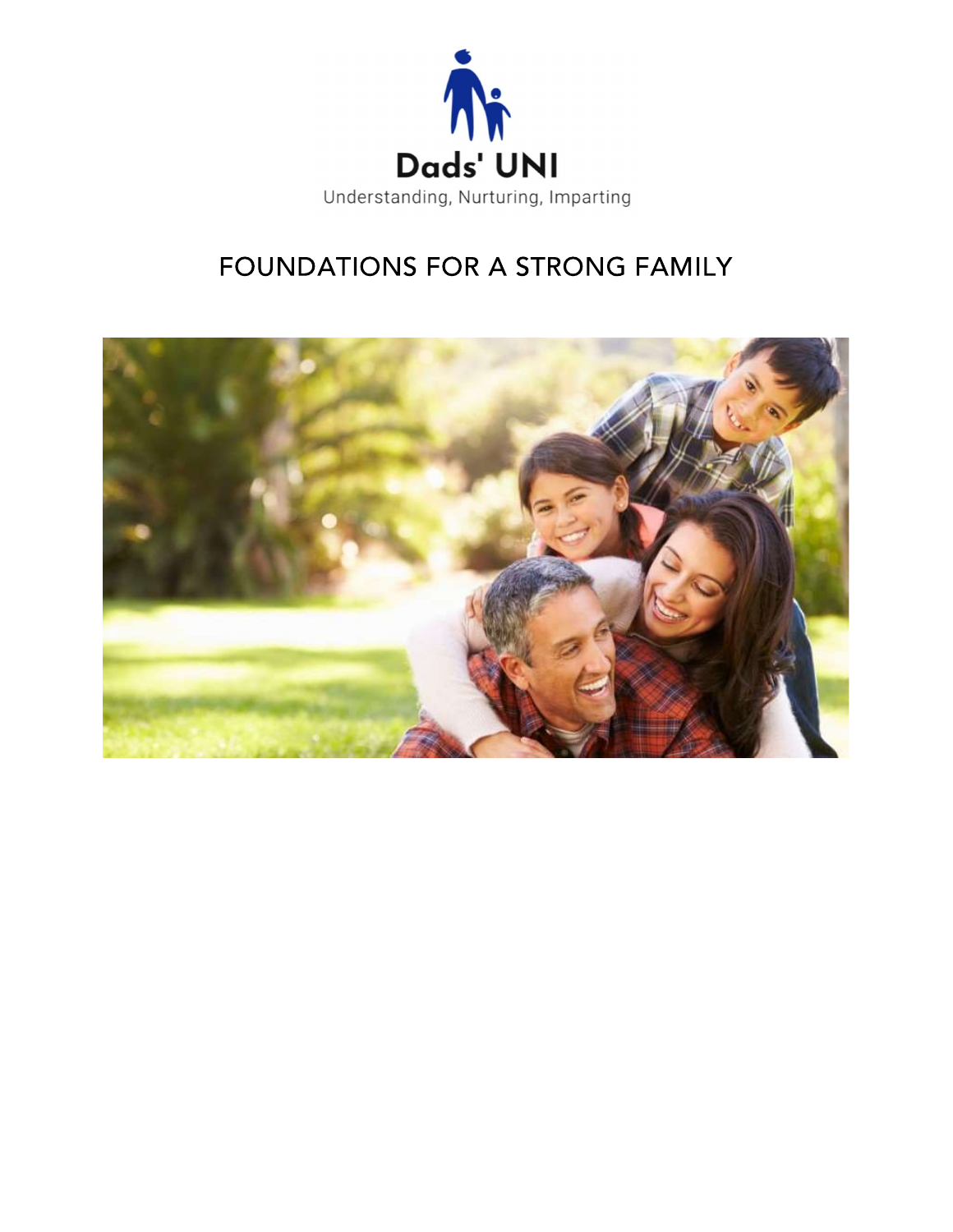### Contents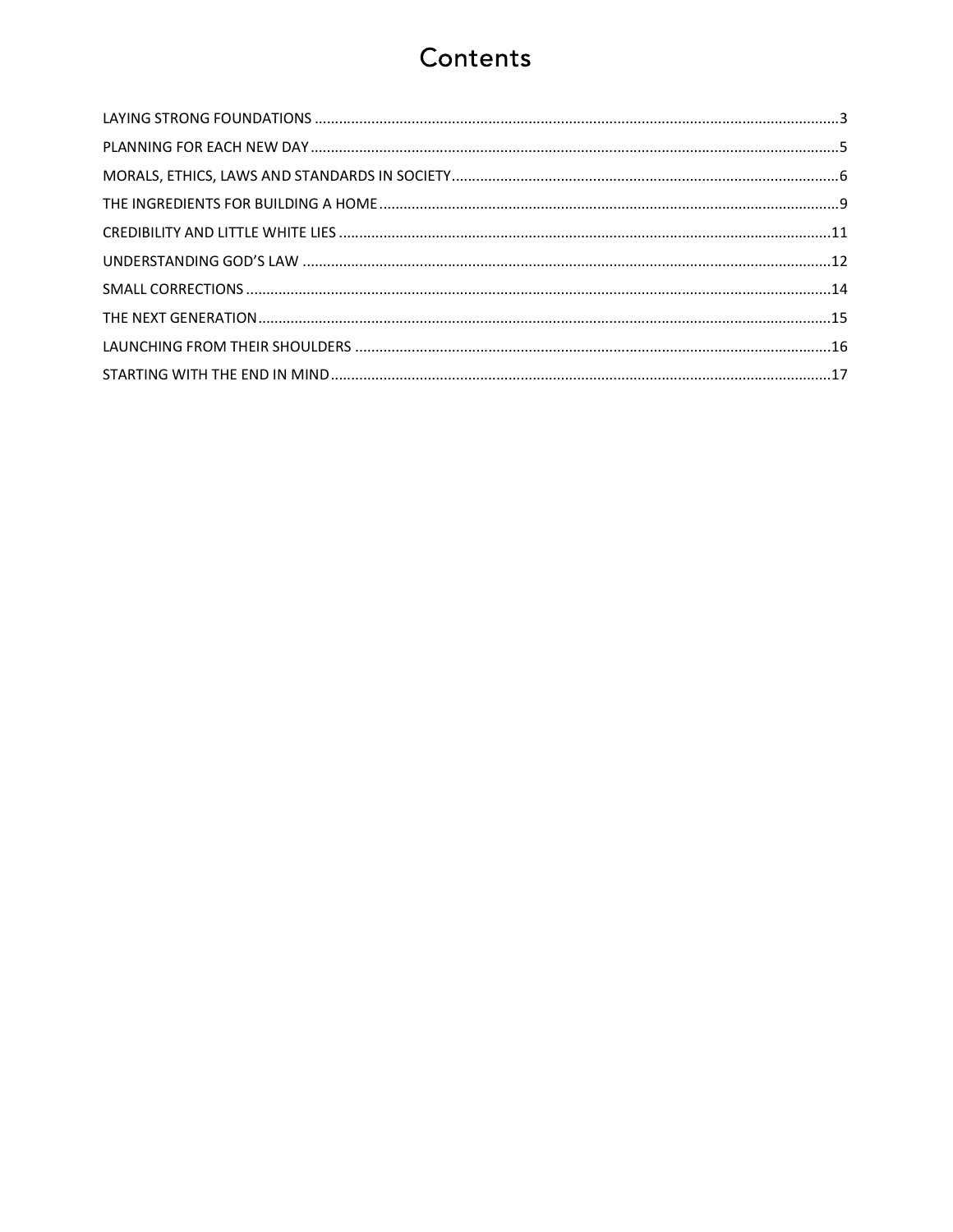### **LAYING STRONG FOUNDATIONS**

As a father one of our main aims is to provide a better future for our children, a better life than we ourselves ever had. We need to use great wisdom in laying the foundations of this 'better life', lest it collapse like a house of cards, and our children find themselves in a worse rather than better situation. The foundations of any house are where its strength and stability are found, and if it is built securely it will last for many generations. In our modern age there are many different parenting styles promoted in the media as the latest and greatest parenting guide for dads to be or those who have just become a new dad. The foundations of those courses are often built merely on what's 'trending' rather than on proven parenting methods that really work and will stand the test of time.

Back in the 1950's there was a new wonder drug released and marketed as a 'cure' for anxiety, insomnia, gastritis and tension which became available to the public 'over the counter' at the local pharmacy. The same drug was later used to combat nausea and specifically 'morning sickness' in pregnant women, that drug is now better known as 'Thalidomide'.

As a result of using 'Thalidomide' across the world it is estimated that 10,000 children were born with severe deformities of limbs and some internal organs, of these 10,000 only about 50% survived and the remainder had to endure a life of terrible struggle emotionally as well as physically. The drug was heralded as 'a great scientific breakthrough' but became a modern tragedy.

Since the advent of computers there have been many technological advances in a relatively short span of time, although not all of these advances may ultimately prove beneficial to our society. The 'Internet' or 'World Wide Web' as it is also called has been one of the greatest advances in history and affects an incredible amount of our modern lives.

In one generation we have gone from the proverbial 'Abacus' to the 'Pentium', from the 'Model T Ford' to the 'Maserati', and without it you would not be reading this teaching today. But the same 'Internet' that allows us to access copious amounts of useful information at the touch of a button, also enables the world-wide propagation of pornography and the sexual slavery that this 'industry' is built upon.

Advances and breakthroughs need to be measured by a number of factors before we can accurately assess whether or not they have been beneficial to our society. Often the long-term results of any new 'advance' are not measurable until 20-30 years after it is released in society and if there are detrimental effects they may remain 'hidden' for a time. Sometimes we have to weigh up the benefits of an 'advance' against the disadvantages it offers, and this is most accurately done in hindsight.

We are now beginning to realize that more often than not 'technological advances' are the catalysts that bring about 'social change'. Social change is not to be feared especially if it improves the long-term well-being of the members of the society, but we would be naive indeed if we assumed that all changes are beneficial. There is a growing level of awareness that rather than improving life for the individual, many of our advances in technology are actually increasing social alienation and decreasing social interaction.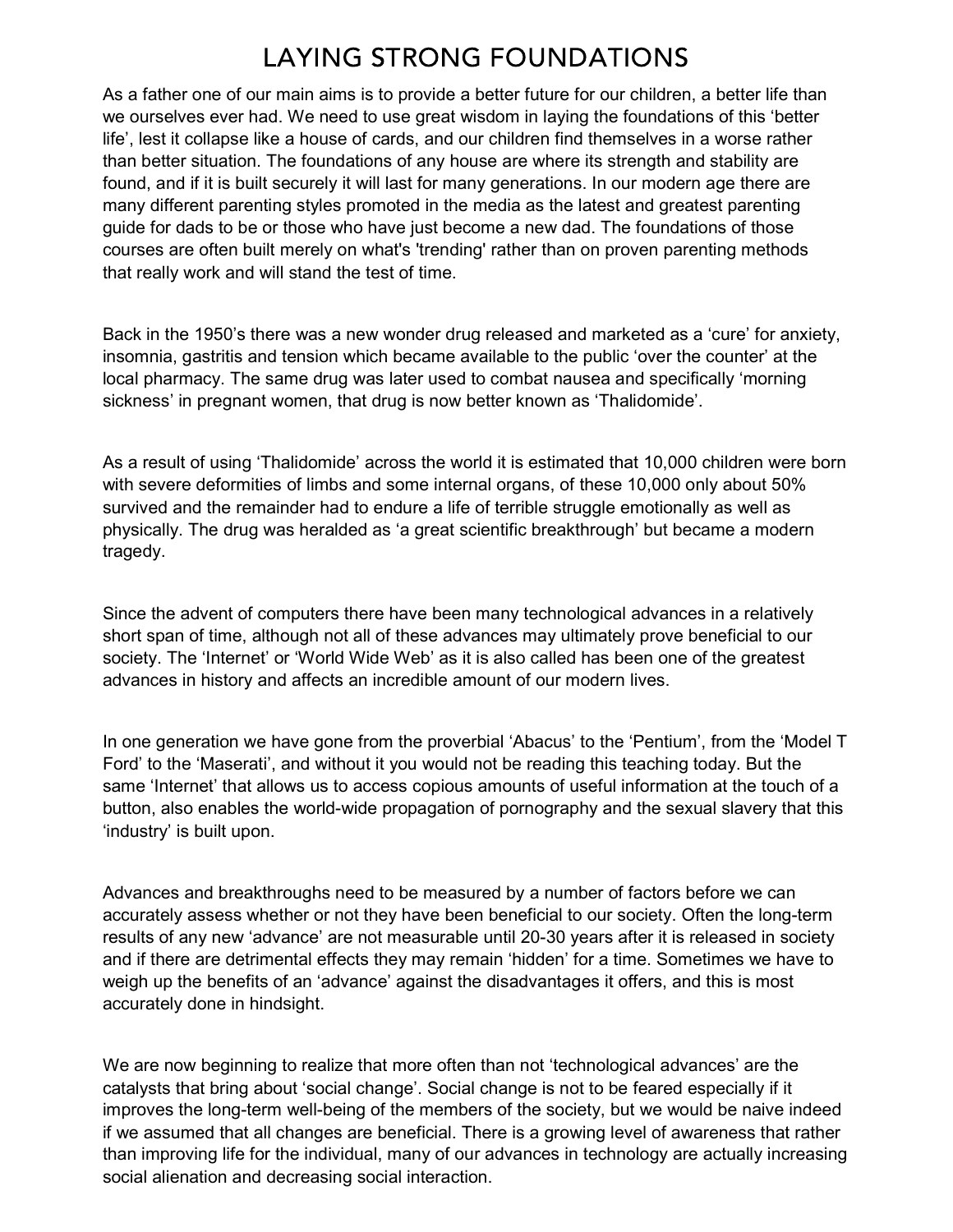We live in a generation that has more technology than ever experienced previously in history, and yet we as individuals are not happier for it. The deeper human interactions we hoped would come from the internet have not resulted, but instead have produced in many an increased feeling of isolation. Rather than looking into each others eyes and communicating on a personal level, our children walk around with 'headphones' on or looking down constantly at their 'smart phones'.

As a father it is our responsibility to look closely at any areas that could potentially prove detrimental to our family and take appropriate action to remedy the situation. If we see a crack in the foundation of our house we need to consider wisely what caused the breach and how best we can fix it, so it doesn't collapse upon our loved ones. Whether it's the ever-increasing reliance upon 'technology' or the advertisements telling us we need to purchase a new 'wonder drug', we as fathers need wisdom to decide what we allow into our family environment if we are to protect our children's future.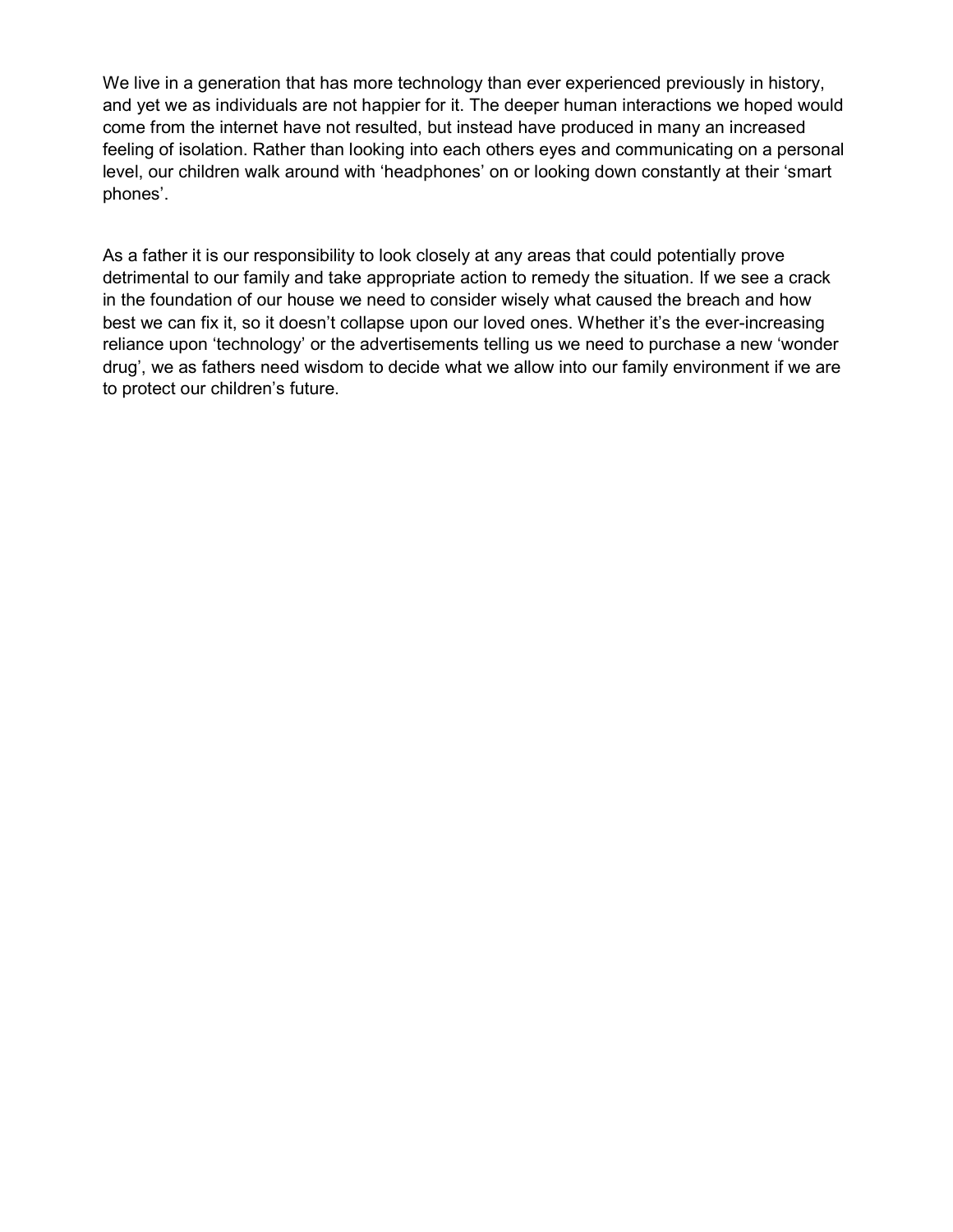### PLANNING FOR EACH NEW DAY

We are all given a certain amount of time on this earth to live and to make a difference in our sphere of influence. How well we manage the time given to us often determines whether our life has a positive or negative influence on those we meet along our journey. Like drivers on a busy motorway during the peak hour rush we can either be part of the problem or part of the solution.

Considerate drivers enter into the traffic stream with a calm mind and a peaceful disposition, they understand and accept that during the daily commute to work there are sometimes delays, and they take this in their stride without becoming upset. When an opportunity to help another driver get ahead in the traffic line arises they are friendly and wave them through, realising that the way we treat each other along life's journey is far more important than competing with others to get there first!

The road rage driver has usually woken up late after forgetting to set their alarm clock, they run around madly trying to get dressed and have breakfast before they leave for work. They rush out the door and trip over the family dog, spilling much of the lifesaving coffee they are carrying. They then have to run back inside for a quick change of shirt and tie and finally jump into the car, only to realize that the petrol tank is nearly empty.

Consequently they are involved in a mad drive through the suburban streets to the local petrol station, where they perform a pit stop that would make even the professionals envious! The dash to work has now become a Formula 1 race to beat the clock, and every other driver a competitor to defeat. All they can think of are deadlines and angry bosses and this compels them to press down heavier upon the accelerator as they enter the traffic flow.

The road rage driver and the considerate driver both have the same amount of hours each day to live, so a lack of time is not the real problem here. Often a major contributing factor in the life of the road rage driver is actually a failure to prepare adequately for the new day beforehand. Preparation relieves stress and helps us to face each new day without the issue of ever-growing burdens weighing down upon our shoulders.

Remembering to fill the car with petrol on the way home and ensuring that you rise early enough to have a good breakfast and enjoy the company of your family before embarking on each day brings the peace of fulfilment and perspective. After all, providing for our family is the real reason that we spend so many hours each week working to make a living. No one in life plans to fail, but many people fail to plan. Having a daily plan or routine takes much of the stress out of life and enables us as fathers to enjoy the life we have been given and the family we have been blessed with. Developing a well researched parenting plan also helps us as a father to be better prepared to face our parenting challenges.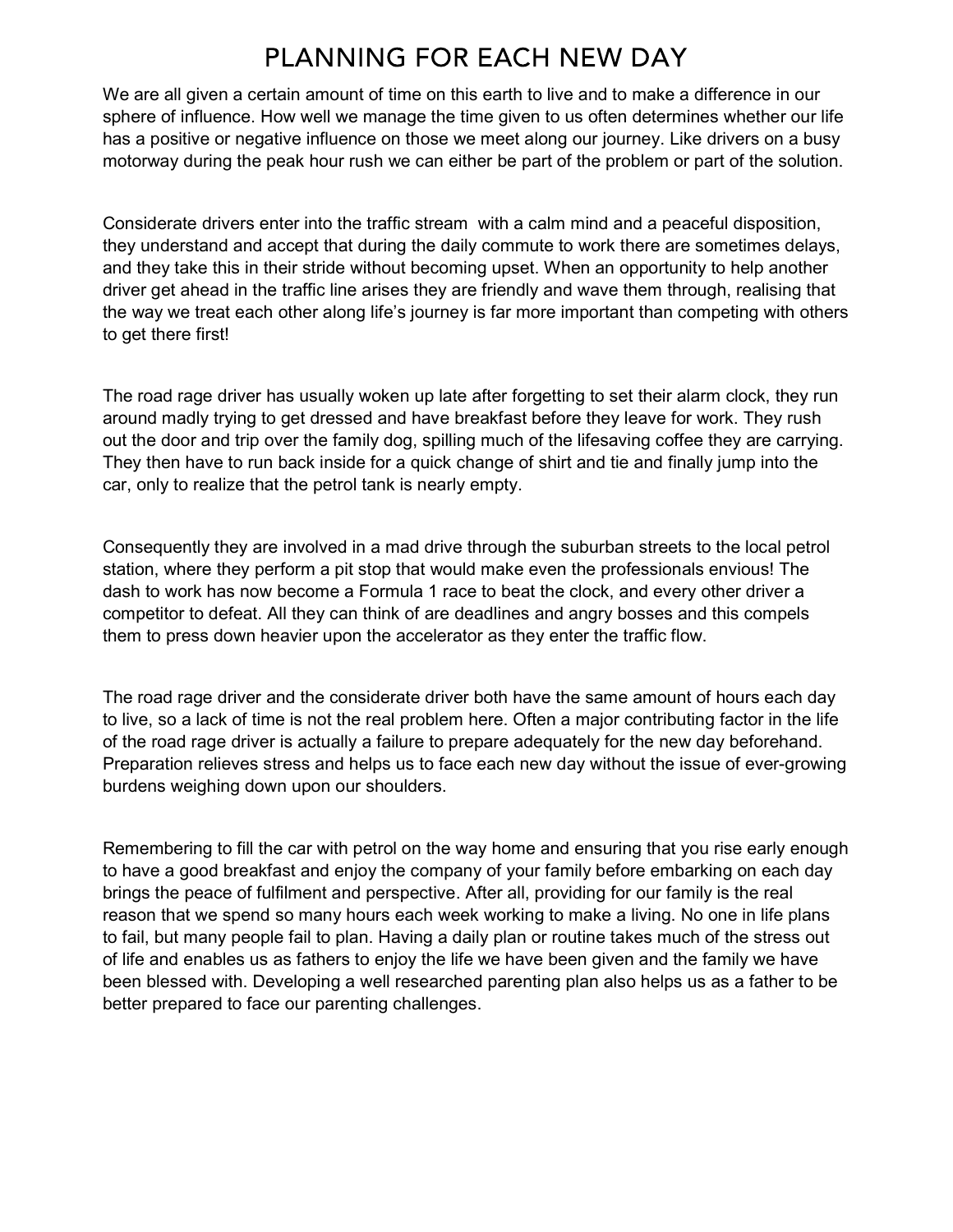## MORALS, ETHICS, LAWS AND STANDARDS IN SOCIETY

The complex fabric that is woven to make up the society we live in consists of many unique threads. Each of us individually has a place in the weave and without us the entire tapestry would be a lesser creation. There are however certain underpinning threads that have been woven into the fabric that are stronger than others and upon which the entire creation relies, if these threads fail then the complete design is in danger of collapsing. These underpinning threads include the morals and ethics, the laws and standards of our society and if these underlying threads are not protected then the whole institution will eventually fail. An overall understanding of these areas assists us with our parenting decisions and enables us to practice positive parenting.

#### Morals

Exodus 20:14 "You shall not commit adultery".

Morals are the basis of how we determine what is right and wrong, when they are clearly defined our choices are easier to make. Our morality defines how we treat each other personally in society, and appears particularly focused upon sexual purity and fidelity. The Judaeo-Christian foundations of our society clearly identified what was acceptable in the eyes of God and assisted mankind in knowing how we should conduct ourselves. It is by standing upon these proven foundations that we find stability as a society.

There seems however in recent times to have been a concerted effort to undermine and destroy the very moral fabric of our society and replace it with 'amoral' behaviour which is defined as a lack of moral sensibility. The erosion of our societies moral standards has increased markedly within our generation, and what was unthinkable only 50 years ago is now accepted as normal in many areas of life.

'Immorality' as defined by a lifestyle outside the accepted standards of moral behaviour, is the predominant choice of many people in the world. These individuals have rejected the values that we have built our society upon and replaced them with their own ideas of what is acceptable. Sadly many people in this generation no longer have a clear understanding of what is right or wrong, and therefore fail into realise their greatest potential by living a life of honour in obedience to God's word.

One of the benefits of having a society founded upon a solid moral code is that each and every person already has a safe track to run on in life and they don't have to try to re-invent the wheel and figure it all out themselves.

#### Ethics

Exodus 20:15-16 "You shall not steal. "You shall not bear false witness against your neighbour".

Ethics simply explained is how we treat each other in a non-personal or commercial setting. This may involve but is not limited to elements of fairness, consistency, transparency and honesty.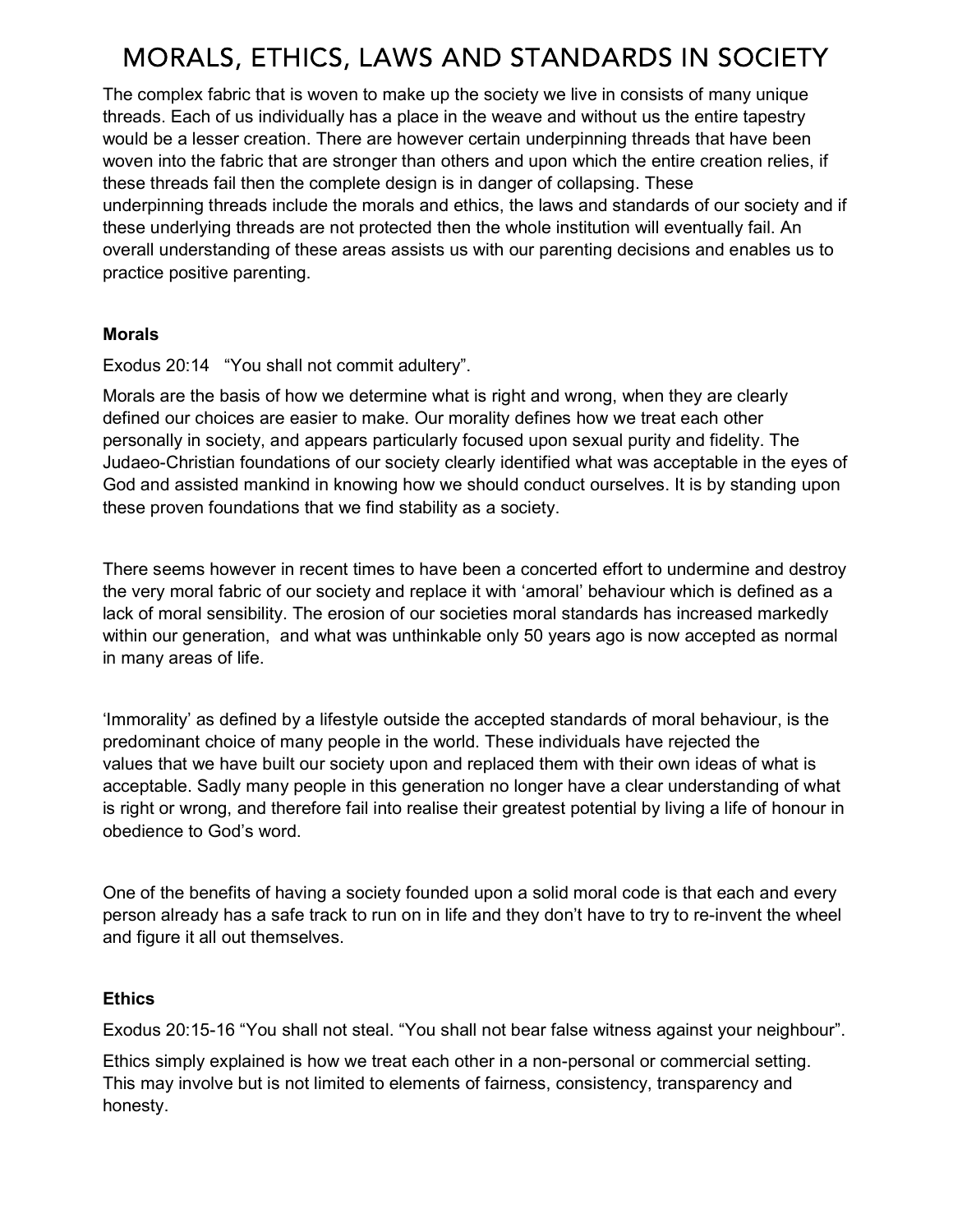How we treat our fellow-man in the world is in a large way determined by our accepted ethical standards or lack thereof. Those who fail to adopt the need for high ethical standards in their own behaviour tend to find it much easier to take advantage of others in many of life's situations. These people often become the con-men, the embezzlers and the criminals in our society, and they leave a trail of turmoil and distress behind them where ever they go. Their lack of personal integrity allows wicked thoughts and despicable schemes to be devised in their hearts, that ultimately lead to underhanded and fraudulent acts against innocent people.

One of the benefits of having a society founded upon a solid ethical code is so that every person rich or poor is treated with respect and a degree of honour and not taken advantage of.

#### Laws

Romans 13:1-2 Let every soul be subject to the governing authorities. For there is no authority except from God, and the authorities that exist are appointed by God. Therefore whoever resists the authority resists the ordinance of God, and those who resist will bring judgment on themselves.

Laws are instituted by governments and are binding upon every member of that community, ensuring that each person has both rights and responsibilities. Laws are implemented to keep the worst elements of our society restrained and to facilitate safety and security for all it's members.

Those unprincipled members of society whose hearts are set upon chaos and maliciousness are restricted to a certain extent by the fear of judgement that the laws of the land bring. Laws would not be needed if a society was filled with people who merely loved and cared for each other, but when there are so many who are unscrupulous and set upon a path of wickedness we need all the protections that the laws can give us.

Historically any country that is run without laws is most often ruled only by the strongest and most brutal of men, those who by intimidation bully everyone else into submission. In a society where violence may be imminent at any given moment, it is the laws and regulations of the land that help to protect us and keep the peace we all deserve and have grown to expect.

One of the benefits of having a society that is based upon a system of laws and individual protections is that we are able to give each member of society an opportunity to feel safe and prosper.

#### **Standards**

1 Kings 7:13-14 Now King Solomon sent and brought Huram from Tyre. He was the son of a widow from the tribe of Naphtali, and his father was a man of Tyre, a bronze worker; he was filled with wisdom and understanding and skill in working with all kinds of bronze work. So he came to King Solomon and did all his work.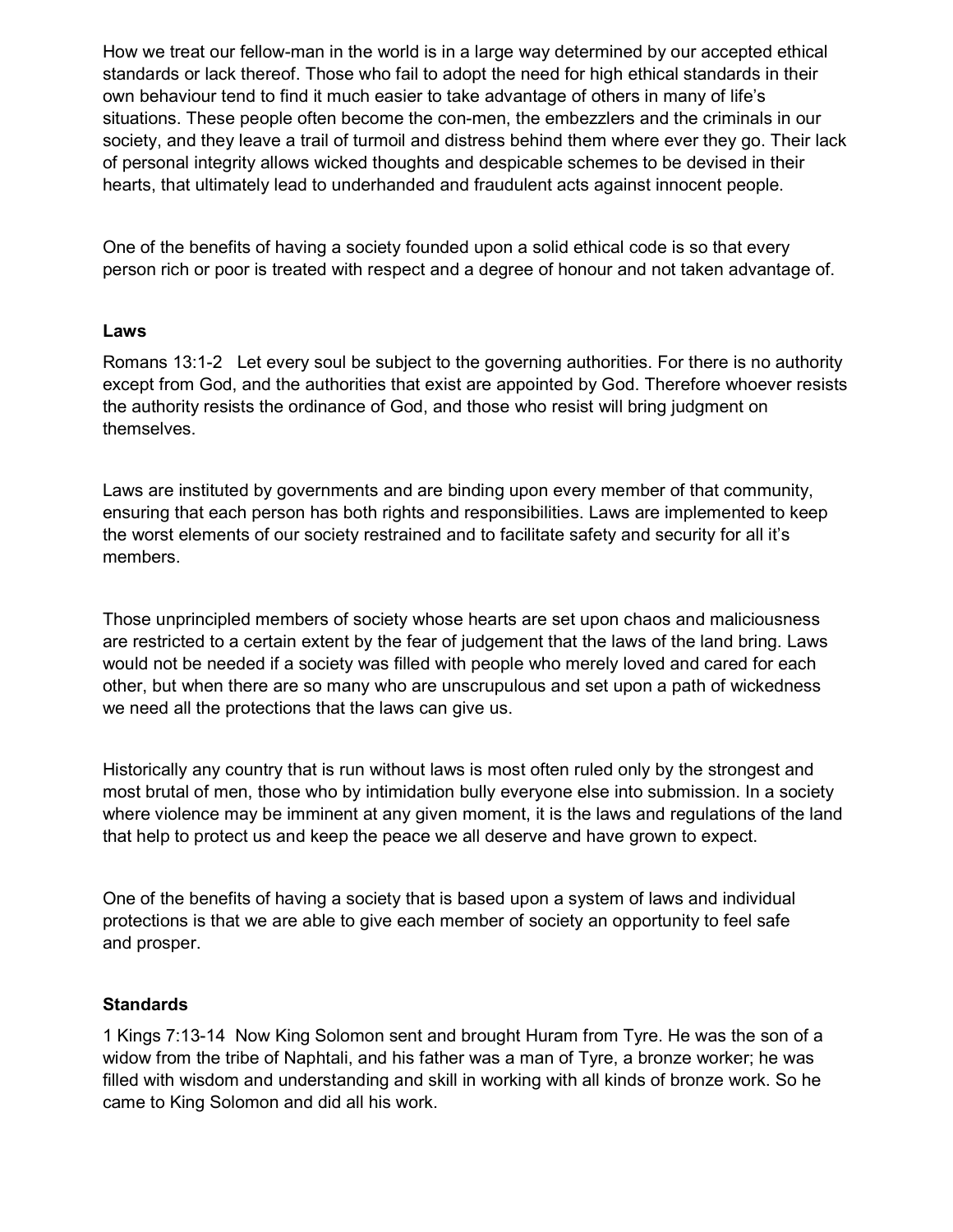Standards are an authoritative level of quality that is the accepted norm in our society, it is what we can safely expect in our dealings with others. We as members of society should be able to safely expect a certain degree or standard of understanding and skill from those whose services we seek out in our everyday lives.

If we go to a restaurant we should confidently expect that our food has been sourced using good quality products and has been prepared in a hygienic environment, because these are the standards that are required by our government's health department.

If we needed to undergo brain surgery we would expect that our doctor would have many years of experience in operating on people, and that they would have consistently achieved a very high standard in their profession. These professional standards are our protection as members of a society and without them it would be more difficult to have the confidence required to undergo this life saving surgery.

One of the benefits of having set standards in society is to give its citizens confidence in the quality of the items we are seeking to purchase or the services we intend to use. Standards mean that we are not playing russian roulette whenever we need to access the assistance of a business or provider in our city.

Ultimately it is the Morals, Ethics, Laws and Standards that assist greatly in keeping our society running smoothly and give each and every member the best possible chance to enjoy a good and prosperous life. I guess that is probably one of the reasons why God gave them to us in the first place.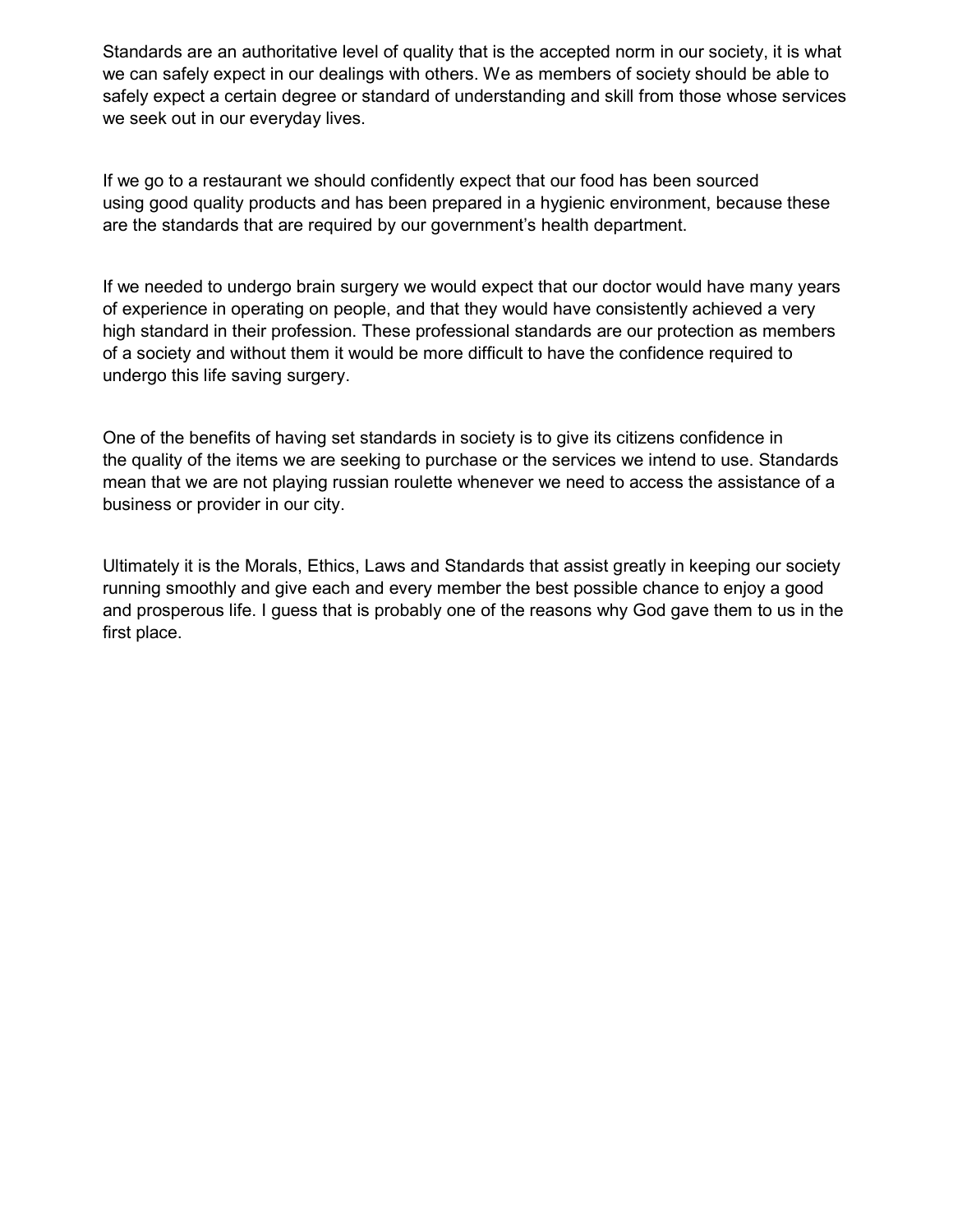## THE INGREDIENTS FOR BUILDING A HOME

I think it is important for every family to have a place that they call 'home'. The word 'home' means more than just a house/apartment or a place to live, it has a deeper meaning than merely a physical structure. A 'home' has the added connotation of being a place of acceptance, a place of security and a place of peace. Raising children is often a challenge, but having a place to call home eases the burden that many parents face.

A 'home' is a place that you look forward to returning to after a hard days work or a business trip, it's a place that is inviting, where the doors are always open for family members and those we love. The 'home' lights shine brightly if we ever lose our way in life, it can be felt in our hearts and not just seen by our eyes. A 'home' is a place of relationship, where everyone knows you as you truly are, and where you don't need the facades we often use in the outside world.

But in truth many alive today did not grow up in a real 'home', they lived inside a house/apartment with their family but never felt the security, acceptance and peace that a 'home' brings. This sad reality is the world we live in, but although those affected may have missed out on much, they are not disqualified from building their own 'home' in the future.

The dreams we have as men often motivate us to achieve great things in life, and it is important that we follow them and build a better life for ourselves. But no matter how great our dream is in life, we will always need a solid foundation to build from and the best foundation in life is that of 'family' and 'home'.

So what are the elements that we as men and fathers need to apply to ensure that we are building a 'home' and not merely living in a house/apartment? Some I have already mentioned but here is a short list of the things I personally have found helpful in building my 'home'.

- A Place of Welcome: A 'home' is a welcoming place where all are glad to see you again and have missed you while you were away!
- A Place of Love: A 'home' is a place where you know you are loved unconditionally, and where those beautiful words 'I love you' are spoken often.
- A Place of Acceptance: A 'home' is a place where you feel accepted, where you are without doubt 'one of the team' and you have a true sense of 'belonging' here.
- A Place of Appreciation: A 'home' is a place where all that we do is sincerely appreciated by the members of the family and not merely 'expected' by them.
- A Place of Involvement: A 'home' is a place where everyone values the family life we are building and are involved together in making it work.
- A Place of Truth: A 'home' is a place where family members love you enough to tell you the 'truth' about yourself even if we don't always want to hear it!
- A Place of Security: A 'home' is a place where all feel secure and live without fear, and where all band together as one to defend it if it is ever required.
- A Place of Fun: A 'home' is a place that is filled with fun and enjoyment, where sometimes 'crazy' things happen and we get to share 'our families' uniqueness and humour.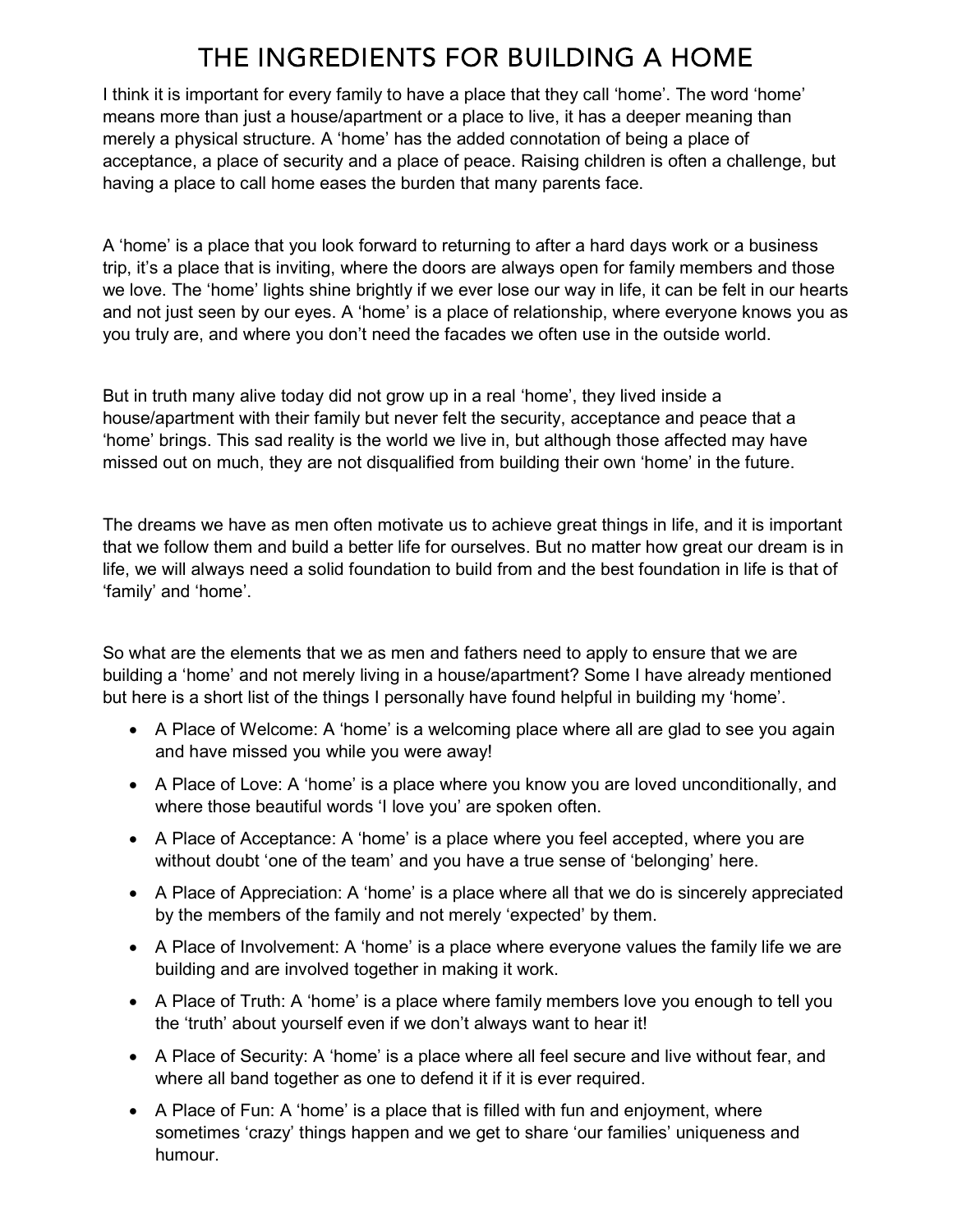A Place of Peace: A 'home' is a place where you can just 'chill out' and relax and enjoy the soothing and restorative environment of peace.

This is by no means a complete list, but it is a good start for those who share the dream of having a real 'home' and not merely a place to live. As fathers there is nothing more important than building a 'home' for our family, whether we own it outright or pay rent matters little for in truth a real 'home' is built by and for the 'members of the family' that live in it.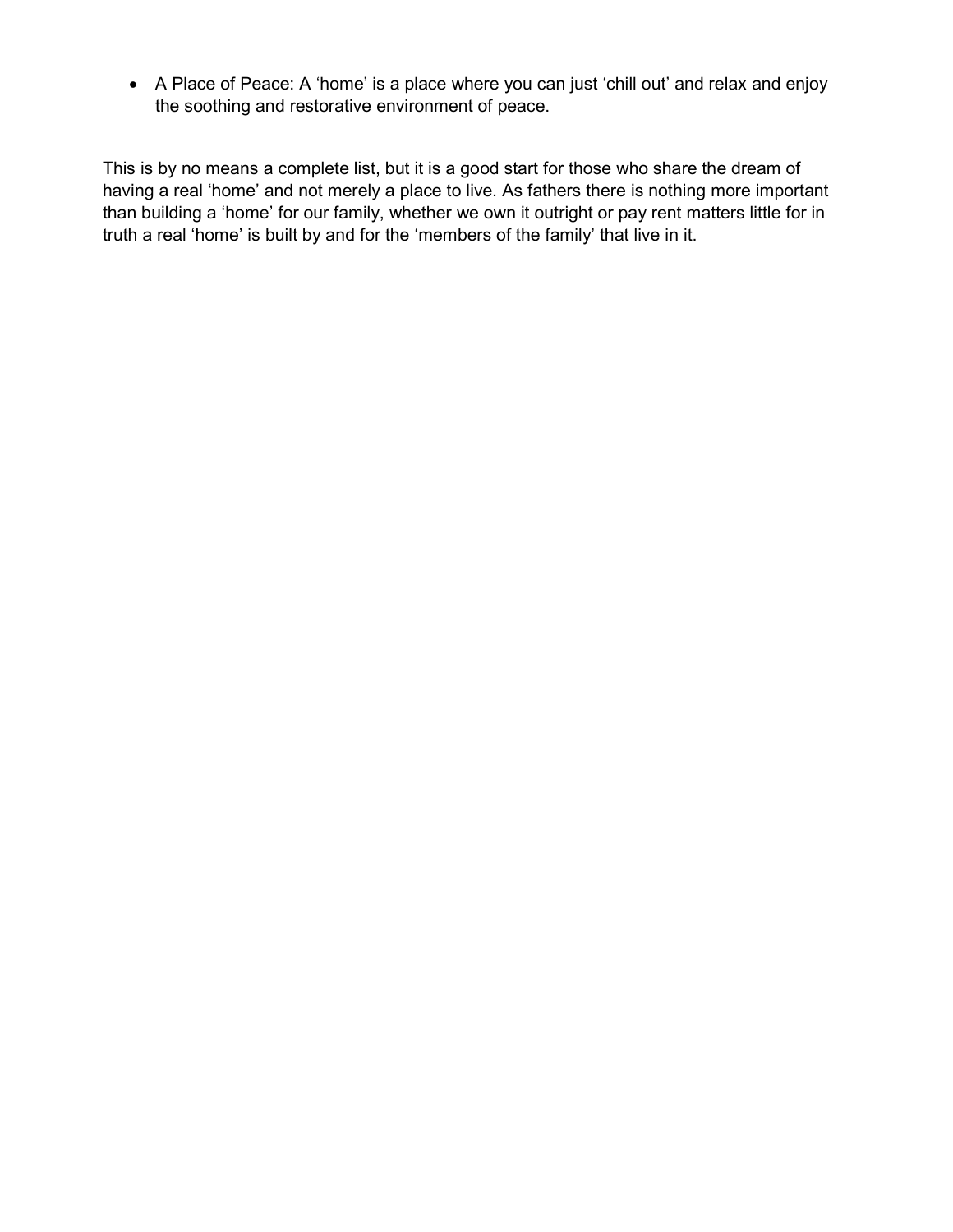### **CREDIBILITY AND LITTLE WHITE LIES**

In ages past there was something that seemingly was valued far higher than it is today, and that something was a 'good name'. When people who know you well think and speak very highly of you then you have achieved a 'good name'. A good name is to be treasured for with it comes honour and credibility in the sight of your fellow-man. Credibility is valuable in every relationship for without it trust is almost impossible to form. Positive discipline is often only possible if the parent has maintained the element of credibility.

As fathers the element of credibility is crucial in our relationship with our children. If our children can not trust the words we speak as being true, then our effectiveness as a parent dissolves rapidly. Our children need to have complete confidence that 'what daddy says' is true and can be relied upon. No father would deliberately attempt to erode the credibility they have with their child, and yet in modern society the actions of many accomplish just that.

I would like to point out initially that I am really a fun-loving person, just ask my kids! But when I became a father I made certain decisions in agreement with my wife, as to how we were going to bring up our children. I considered whether or not I was going to be completely honest with my children about the very important subjects (in a child's eyes) of Santa, The Easter Bunny and Magic Wands etc. Now I know some of you will be judging me as a fun sucker right about now, but hear me out before you pass sentence on what I am saying.

There are certain things in life that I value very deeply, things that for me as a father were extremely desirable to impart to my children. After due consideration I surmised that if I wanted my children to accept my word as truth in the really important areas of life, that I had to have built that credibility in the smaller areas of life.

If I had gone along with the accepted norm of telling my kids that Santa really flew a sleigh around the world on Christmas Eve, then when they eventually found out that it was not true my credibility would have just taken a hit. If I told them that a really well natured Bunny was dropping off chocolate eggs in the garden on Easter Sunday, then when they found out that it was actually me hiding them in the bushes then my credibility in their eyes would have taken another hit!

Now I enjoy Christmas and Easter and celebrate them wonderfully with my children and their young lives were not diminished because 'the magic' of Santa and the Easter Bunny were taken from them. My children still enjoyed the joy of hunting for Easter eggs in the garden, and the thrill of waking up and racing to the Christmas tree to open presents, they have just experienced these times without the 'little white lies' clouding their young minds. I have actually found that the 'traditional' meanings of Christmas and Easter have a far greater and more beneficial impact in the lives of young children.

The little white lies that many parents tell to their children in the desire of giving them a more 'magical' Christmas or Easter will eventually return as problems as their credibility begins to erode in the sight of their children. We as fathers have a wonderful opportunity to teach our children about the value of telling the truth by the example we set, and can ensure that our relationship with them continues to grow stronger throughout the years ahead.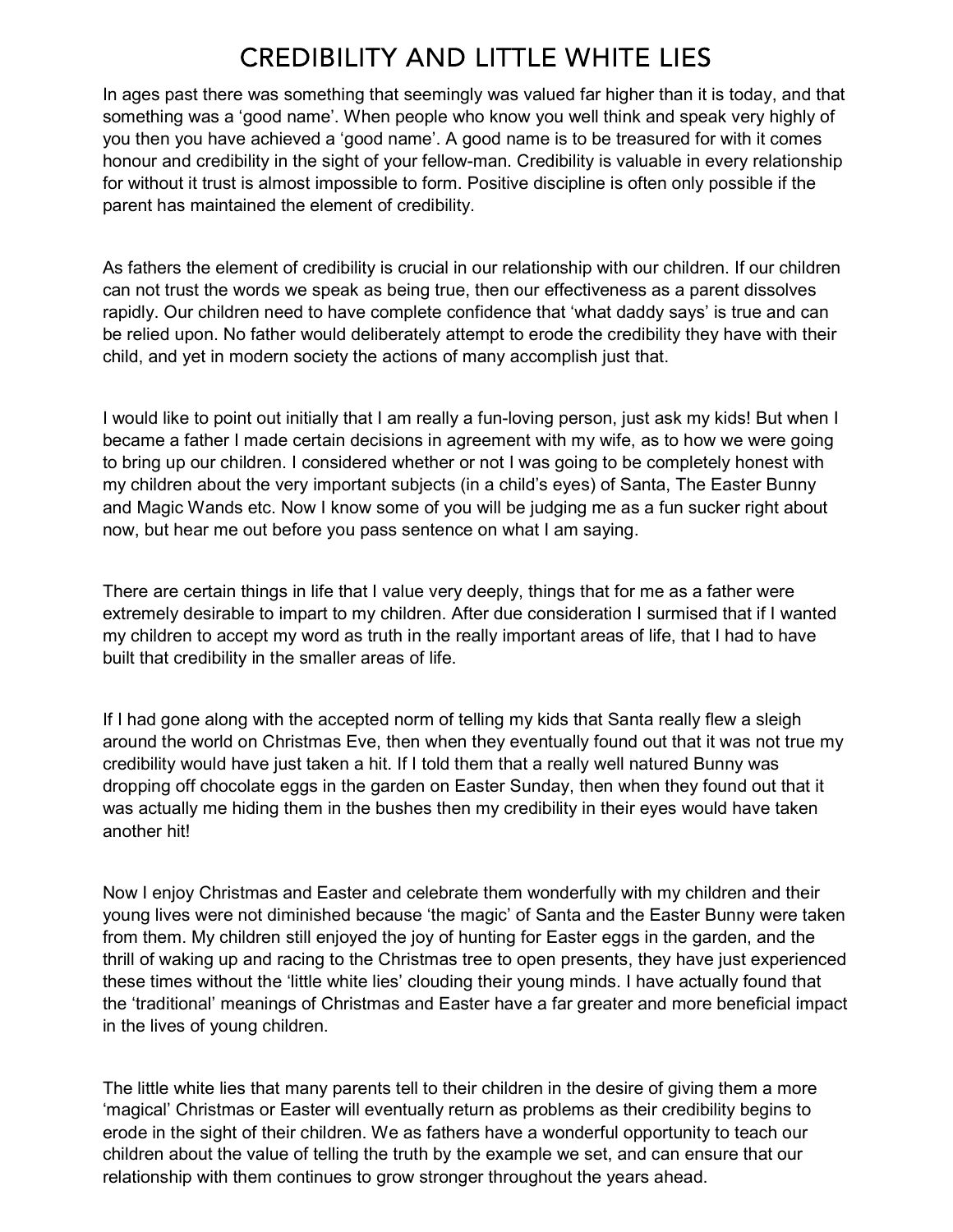### UNDERSTANDING GOD'S LAW

Every human being born into this world needs to gain an understanding of how to live and function successfully. We quickly master the use of the basic five senses (Touch, Sight, Smell, Hearing and Taste) with which we communicate with the physical world, but it is not as clearly apparent how we are meant to deal with things that are spiritual in nature. What follows is a basic representation of one spiritual aspect of life that has an effect on us all, and is especially important for those interested in Christian parenting.

Initially it is important to understand that God Himself makes a differentiation between the Jewish people and those of us who are non-Jews (also called gentiles). When God spoke to Abraham He called him to become separate from the other nations of the world, and through Abraham God chose to establish a people who were set apart to Himself. The nation of Israel (Jews) are direct natural descendants of Abraham and it was through this nation that God brought forth His Son Jesus Christ.

God chose Moses to bring the children of Israel out of the slavery of Egypt, and he led them (guided by God) to the mountain of Sinai, where God delivered The Ten Commandments to Israel. (Exodus 20:2-17) It is these same Ten Commandments that are the basis for much of the legal system that we use in the western world, and indeed by extension our systems of democracy and government. But the aspect I would like to deal with today is how the Law Of God (The Ten Commandments) affect us spiritually as human beings.

God gave the Ten Commandments to give mankind knowledge and understanding of what was right and what was wrong. It defined how we as created beings should relate to Him as our Creator, and how we should deal with our fellow-man here on earth. The knowledge of God's law was originally kept only by the Jewish people, but there came a day when God Himself chose to send that knowledge forth into the whole world.

Jeremiah the prophet declared under the inspiration of the Holy Spirit that God was going to do a new thing in the earth, and send forth the knowledge of His law into the hearts and minds of all mankind directly. (Jer 31:33) God did this when He sent His Holy Spirit upon the earth on the Day of Pentecost after Jesus Christ's resurrection and ascension to heaven. Now the Ten Commandments are written in every human heart upon the earth and we perceive them spiritually through our conscience.

It is the Ten Commandments and the words of Jesus Christ that are the standard by which all the world will be judged when we stand before the Throne of God on Judgement Day. Every time we break one of the Ten Commandments we are alerted in our conscience that we have broken God's law again and we feel shame as a human being. Our shame is meant to be an indicator that we have sinned against God's Law and need to find His forgiveness and mercy lest we be judged.

The way that God chose to reveal His forgiveness to man is through our faith in the Death, Burial and Resurrection of His Son Jesus Christ. Jesus came to take our sins upon His own body and paid our debt before the Throne Of God so that we as human beings would not be found guilty on Judgement Day. By turning away from our sins and asking Jesus Christ to be our Saviour and Lord we are brought back into relationship with God and are born again spiritually.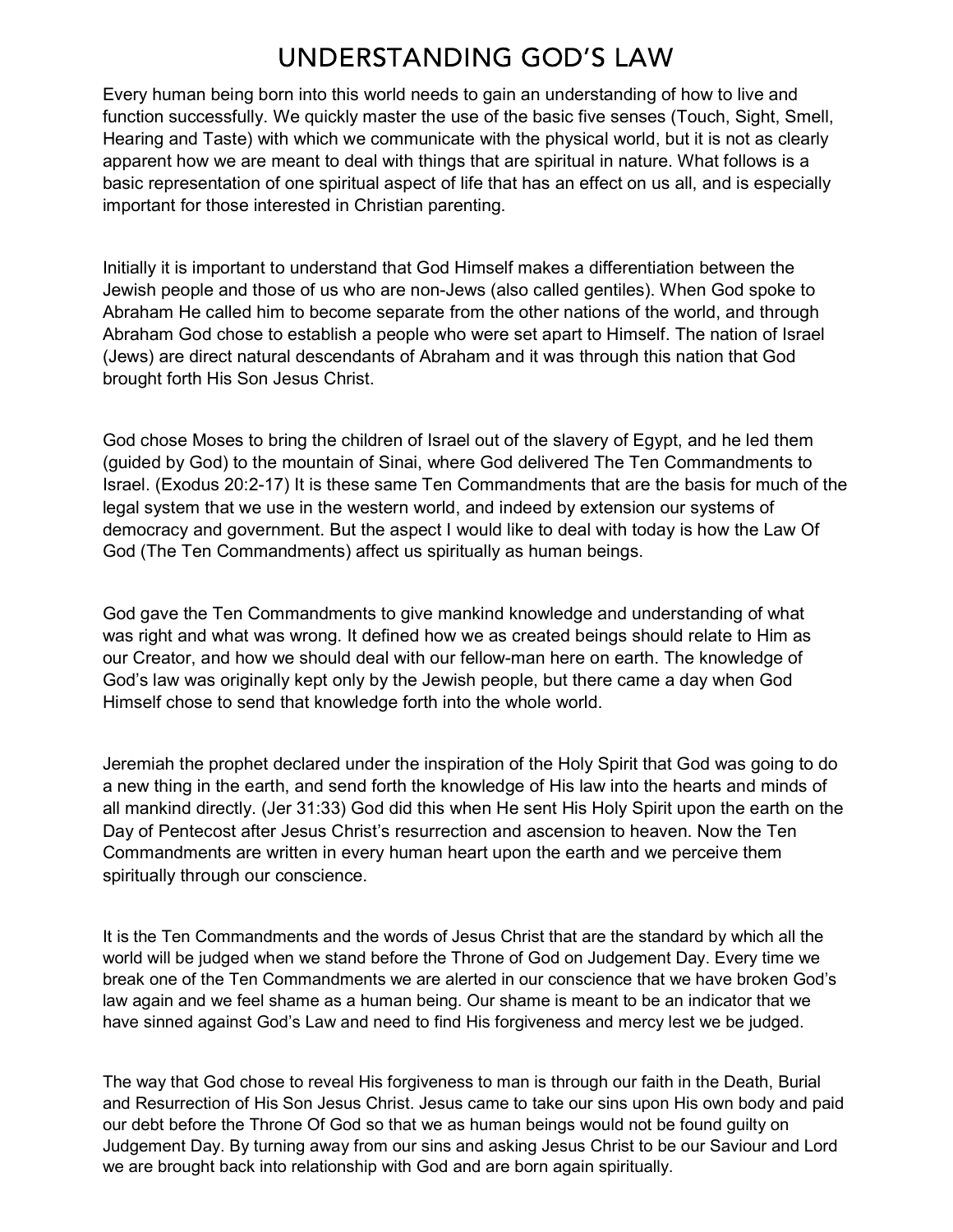In summing up here are the main things to remember:

- The Ten Commandments teach us what is right and wrong
- We all have this knowledge written in our hearts and minds
- Our conscience is the indicator of whether we have failed or succeeded by God's standard
- We must all stand before God on Judgement Day and give an account of our lives
- Jesus Christ paid the debt for all our sins when He died for us
- Forgiveness and mercy is available to us all through faith in Jesus Christ.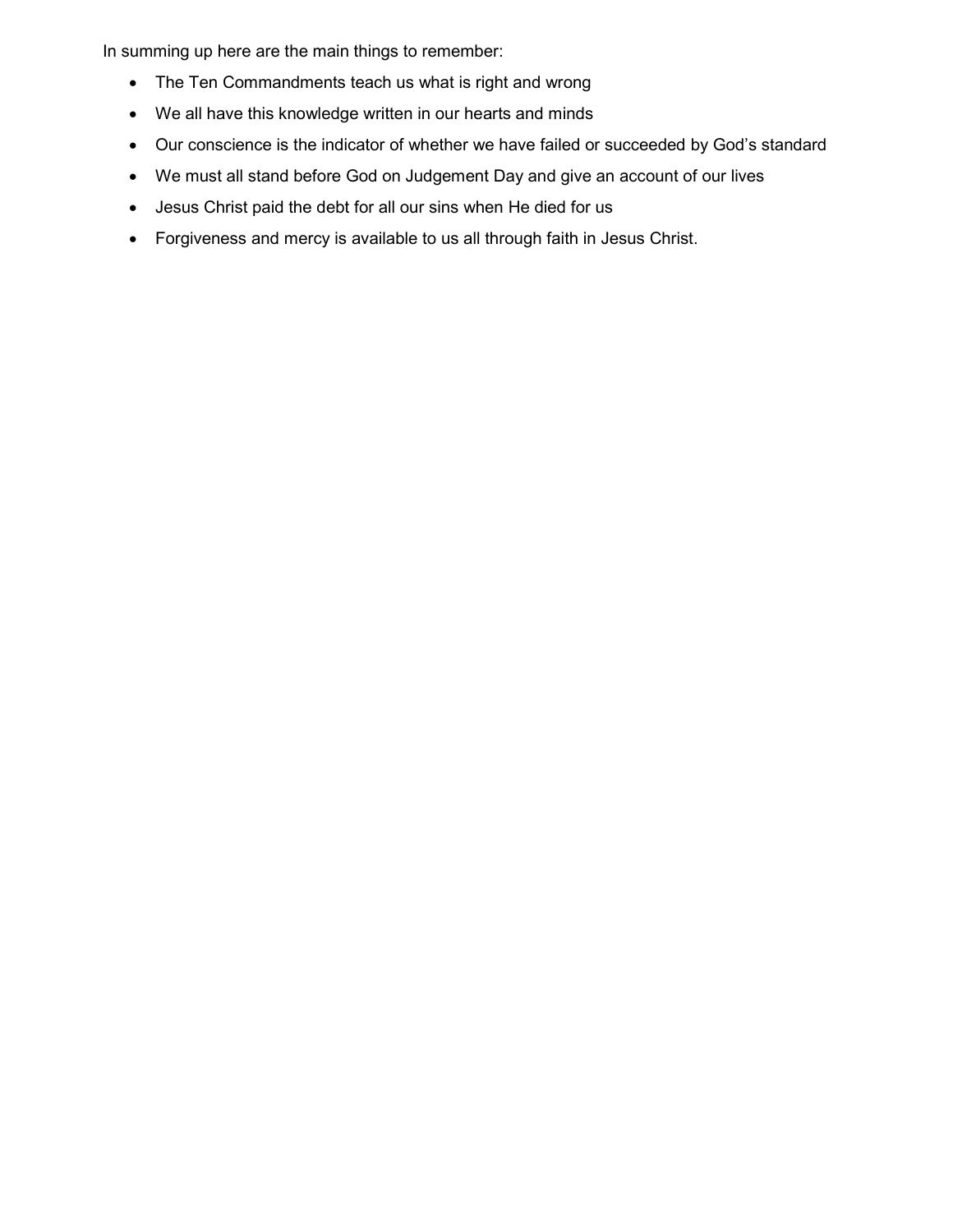### **SMALL CORRECTIONS**

When you transition from being an expectant dad to actually becoming a parent, you realise that you now have a family to look out and provide for. Often as young men the greatest responsibility we have carried before this momentous occasion was making sure we got to work on time for our job. 'Responsibility' can be like a childhood fear of a monster lurking in a dark room, you don't really know how big it is or how dangerous because you can't see it properly. What will it take to be a father, and will I be a good one? These are just some of the questions men ask themselves, when they first step into this exciting role.

Self doubt is common at times of growth and change, and can actually be a healthy thing when understood. Self doubt alerts us to the fact that we may need to acquire some different skills to succeed in our new role properly. As each new season arrives in our life we as fathers need to be open to learning new things, new ways of communicating, new ways of doing things. The good thing about this learning curve is that it doesn't need to happen over night, we as men have time to change into the person we will need to be in later years.

I sometimes think about the famous explorers in history who travelled to places that were totally unknown previously in western society. They did what they could to prepare for the journey ahead by collecting food stores that would last, maps and a compass to give some direction, equipment for climbing, tools so they could fashion things along the way. They absorbed as much information as they could about what was known about the region they were travelling into and what potential dangers they would face.

When the explorers had done all they could think of to prepare, they set out on what would become a great adventure. Did they forget anything? Probably! Would they have done anything differently or plotted a different or more direct course if they had their time again and could start over? Almost certainly! Being one degree off course may not sound like much, but if you are travelling around the world you could miss the mark by a long way.

Life is not full of certainty, in it we as men must be prepared to take risks and step out into the unknown, and that is where we grow and develop. It takes a certain degree of bravery to face the unknown, and we as fathers will need to draw upon all our skills and wisdom to accomplish the great adventure of raising a child.

One of the thoughts that can be considered in this situation is the fact that billions of men have been fathers before you over history, and each of them grew into their role over time as you will. You don't need to be a perfect dad by next week all you need to do is be willing to make small corrections in your life when it becomes apparent they are needed. What the great explorers did and what we need to do as men when we step into the responsibility of fatherhood is to prepare as best we can, learn as much as we can, and be willing to make adjustments in our direction when we get off course.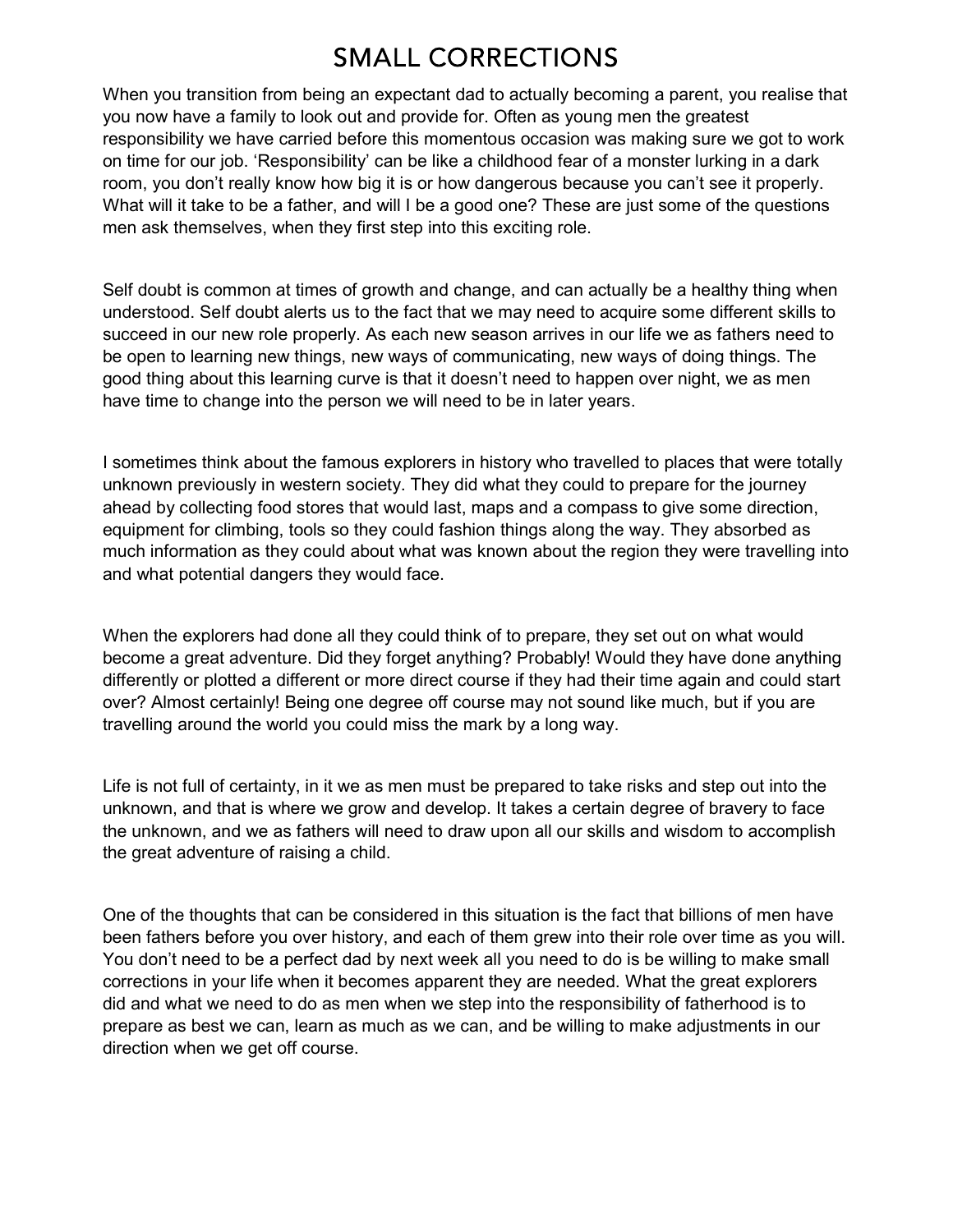### THE NEXT GENERATION

As a father our parenting decisions are made for the benefit of our children, and our focus is toward raising resilient children well prepared to face life. Before long the children we now hold in our arms will become the next generation that will occupy the position we now hold as an adult. Their lives will become empowered as an adult to shape their world as they see fit, and this is why the next generation is always the most important generation. The history of mankind on the earth is like a relay race of life where one generation must pass on the baton to the next generation running. As fathers it is our responsibility to ensure that they receive the baton in a better position than we did from the previous generation.

It is helpful as a parent and important as a father to understand our own generation first and how we have run our race, that we may be better prepared to assist our children in running theirs. To understand how our generation has run we need to be aware of those elements that strengthen society and be able to avoid those that weaken it. Society as a whole is built upon community or common-unity, where all members play an active part in improving life for the benefit of all in that society. Each person has a role to play according to the gifts and abilities they have received in life, and as they use them for the benefit of all members of the society all are enriched.

Every society has laws and regulations placed there to protect the rights of its members and to ensure that unruly elements are weeded out as soon as possible to minimise their negative input. We all know some of the basic laws on which western society is based upon: Don't murder anyone, Don't steal anything, Don't tell lies etc. and it's these laws and rules that keep us all safe as a society from those who have evil in their hearts and would take advantage of those weaker than themselves.

The family unit is the foundation and the building block for every successful society or community, and it is within the family unit that we find the strength and stability of all society. How we treat each other in our own family is a foundation for how we will treat others within the wider community, which when multiplied by many thousands of families will ultimately affect our entire generation.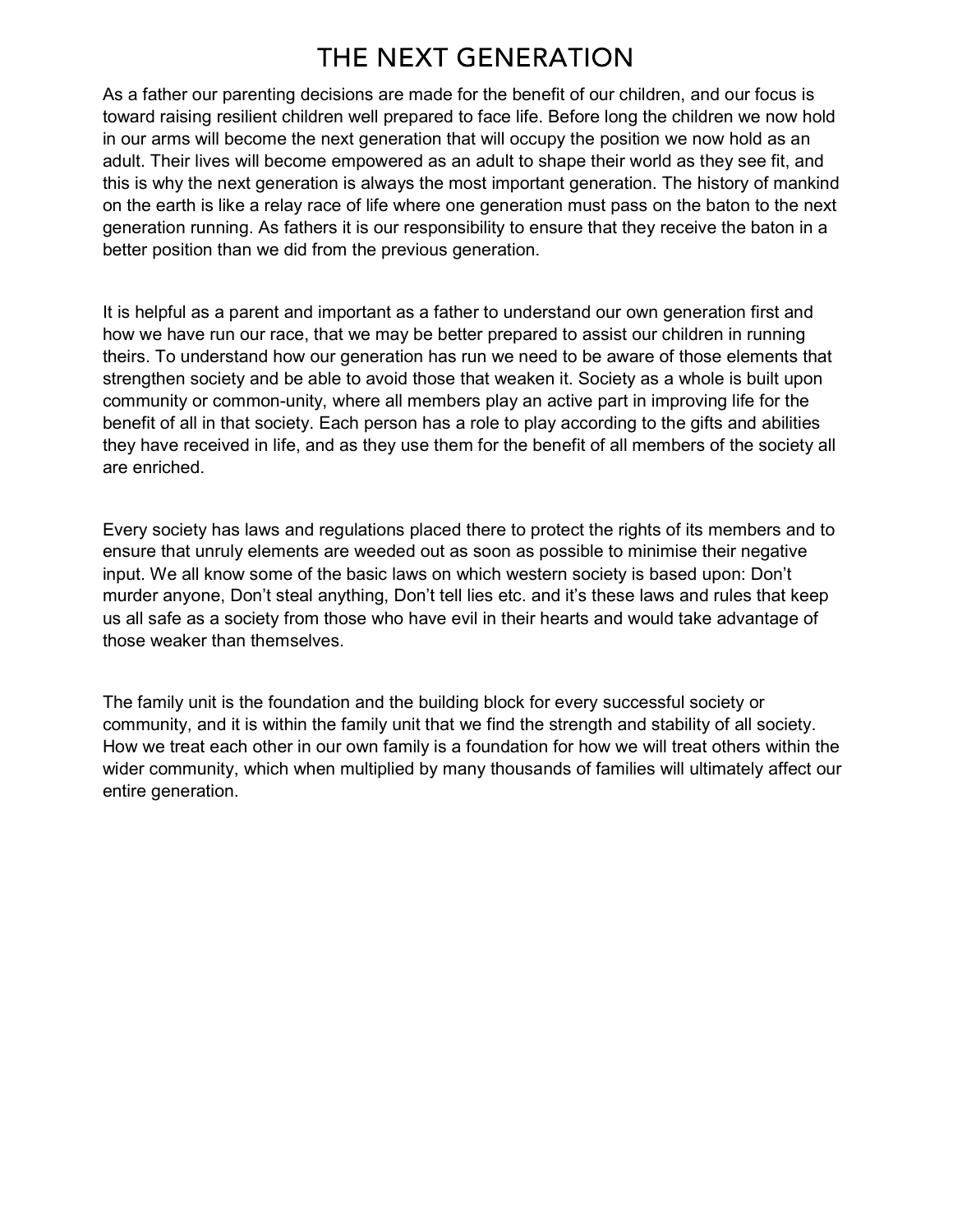### **LAUNCHING FROM THEIR SHOULDERS**

Each generation has the opportunity to either reject the ways of their forefathers or to embrace them. As a father we need to look carefully at the examples we have personally experienced in life and those that are presented to us and choose the best available option for us and our family. Developing a parenting plan based upon positive parenting styles is not always easy.

We live in a world where we have tremendous access to information and teaching on any number of subjects, so acquiring knowledge is less of a challenge now than it was a generation ago. It is however important that we as fathers make the right choices from all the information provided, and know how to make a wise selection. With such an abundance of information available to each of us we often find opposing views presented, how then should we choose the fathering style that will help our individual family?

I have always found the most trustworthy way for selecting between opposing views is to look at the end results of following a certain style of teaching. If you found an unidentified seed and planted it in good soil and watered and fertilized it regularly then eventually you would have a fully grown plant or tree, and you would know what type of plant it was. After the tree matured and produced fruit you could taste whether or not it was a quality tree producing good fruit or an inferior one leaving a bitter taste in your mouth.

The same principle can be applied to our selection of teachings and information on parenting and in particular fatherhood. We should look at the lives of those who have followed a particular teaching and then at their relationship to their own children and also at their children's lives, then we can easily gauge whether or not that particular teaching has borne good fruit or not. If we can find an example whose fathering style has produced outstanding children and a deep and abiding closeness with them even into their adulthood, then I believe we have found a fathering style worth emulating.

The good thing about choosing a fathering style for our family is that we don't have to re-invent the wheel ourselves, there are some excellent examples available for those with a desire to learn and we can stand on the shoulders of those who have gone before us. Fathers can make intelligent and wise decisions in many areas of life by realizing that "by their fruits you shall know them". Once we have found a fathering example with good fruit on the tree and apply it to our lives and family then we can launch from there into a wonderful future with our loved ones.